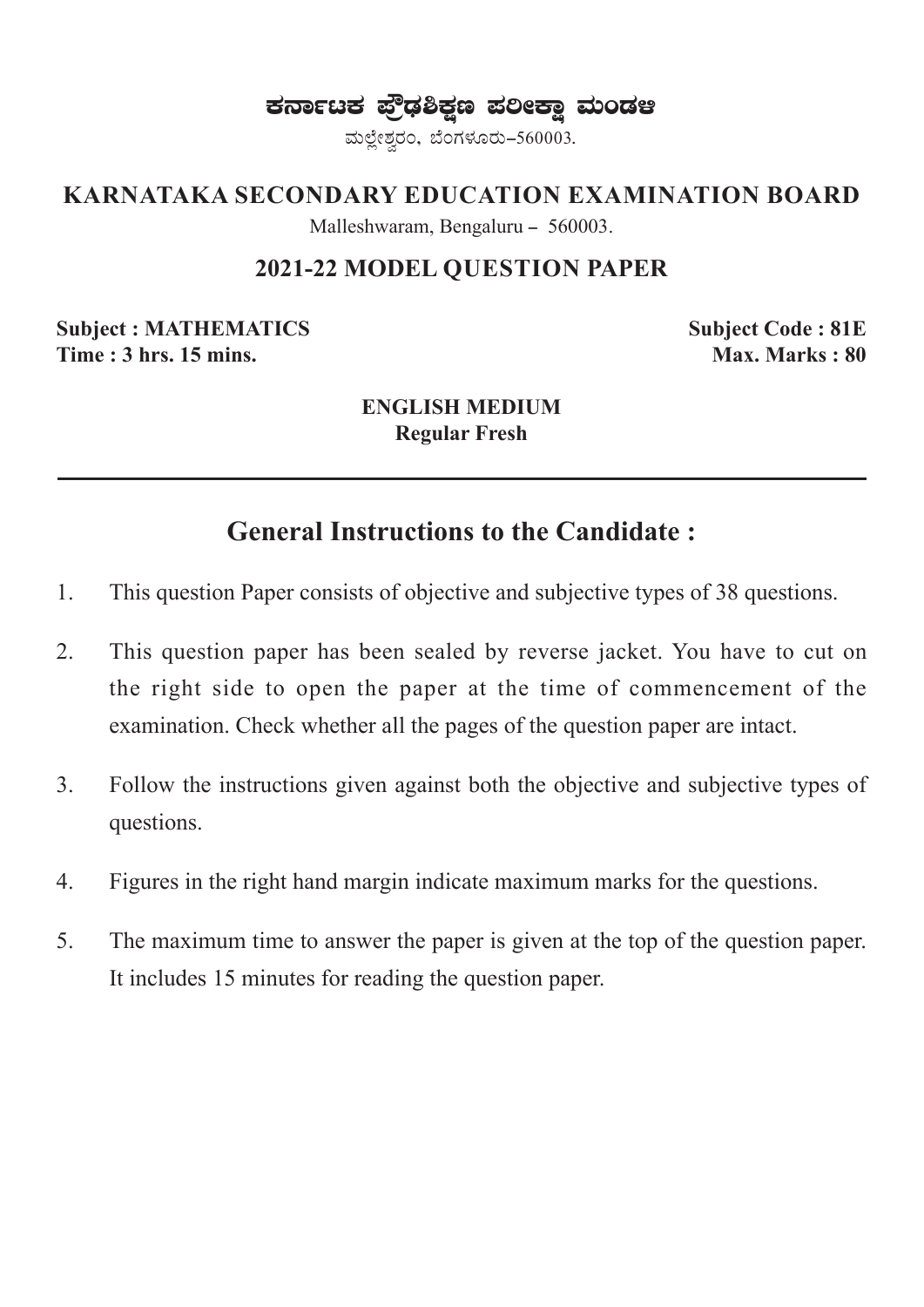- **I Four alternatives are given for each of the following questions/incomplete statement. Choose the correct alternative and write the complete answer along with its letter of alphabet 8x1=8**
- **1.** If a pair of linear equations  $a_1x + b_1y + c_1 = 0$   $a_2x + b_2y + c_2 = 0$  in two **variables have unique solution then correct relation among the following is**

A) 
$$
\frac{a_1}{a_2} \neq \frac{b_1}{b_2}
$$
 \t\t B)  $\frac{a_1}{a_2} = \frac{b_1}{b_2} = \frac{c_1}{c_2}$ 

C) 
$$
\frac{a_1}{a_2} = \frac{b_1}{b_2}
$$
   
 D)  $\frac{a_1}{a_2} = \frac{b_1}{b_2} \neq \frac{c_1}{c_2}$ 

- **2. The common difference of the Arithmetic progression 100, 93, 86, ......... is**
	- A) 4 B) 8

$$
C) 7 \t\t D) -7
$$

# **3. If the value of the discriminant of a quadratic equation is zero then the nature of the roots are**

- A) Real distinct and irrational B) Real and equal
- C) Real distinct and rational D) Not real
- **4. The value of cosec 450 is**
	- A) 1 B)  $\sqrt{2}$  $C$ ) 1  $D) 0$
	-
- 2 **5. The distance of a point p(x,y) from the origin is**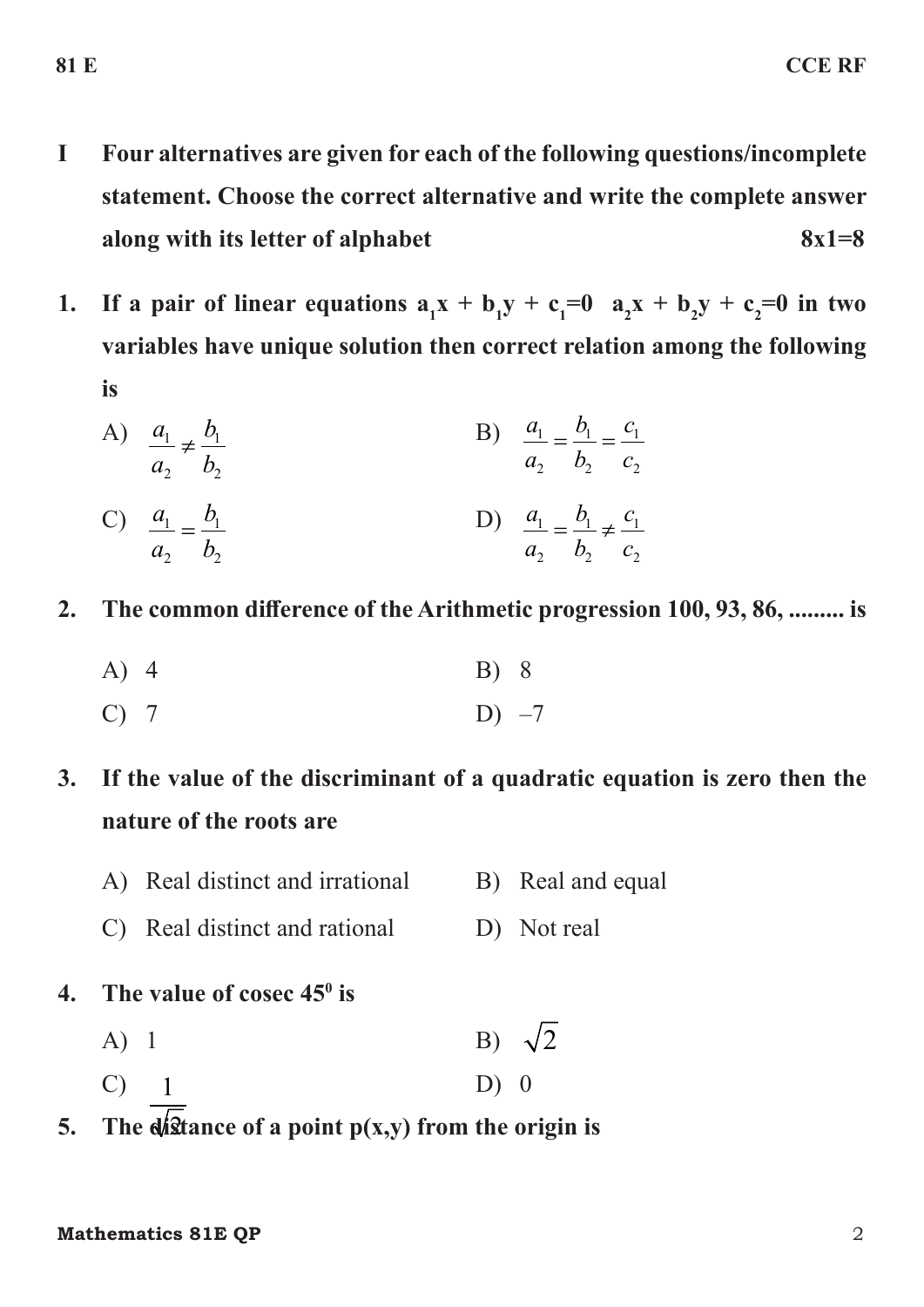A)  $\sqrt{x^2 - y^2}$ B)  $\sqrt{x-y}$ C)  $\sqrt{x^2 + y^2}$  $\n D) \n  $\sqrt{y - x}$$ 

## **6. The empirical relationship between mean, median and mode is**

- A)  $3 \text{ Median} = \text{Mode} + \text{Mean}$  B)  $3 \text{ Median} = 2 \text{ Mode} + \text{Mean}$
- C) 3 Median = 2 Mode + 2 Mean D) 3 Median = Mode + 2 Mean

## **7. Which of the following pair of triangles are always similar**

- A) Two isosceles triangles B) Two scalene triangles
- C) Two equilateral triangles D) Two right angle triangles

# **8. A cone is cut by a plane parallel to its base and the small cone that obtained is removed then the remaining part of the cone is**

|  | A) a frustum of cone |  |  | B) a frustum of cylinder |  |  |  |  |
|--|----------------------|--|--|--------------------------|--|--|--|--|
|--|----------------------|--|--|--------------------------|--|--|--|--|

C) a Sphere D) a right circular cone

## **II Answer the following questions. 8x2=16**

- 9. In an Arithmetic progression the sum of first four terms is 20 and the sum of first three terms is 12 then find the fourth term of the arithmetic progression.
- 10. If a pair of linear equations in two variables are inconsistent then write how many solutions do they have.
- 11. Find the value of  $\sin^2\theta + \cos^2\theta + 1$
- 12. A point 'P' divides the line joining of points  $A(x_1, y_1)$  and  $B(x_2, y_2)$  in the ratio  $m_1$ :  $m_2$  internally then write the co-ordinates of P.

#### **Mathematics 81E OP** 3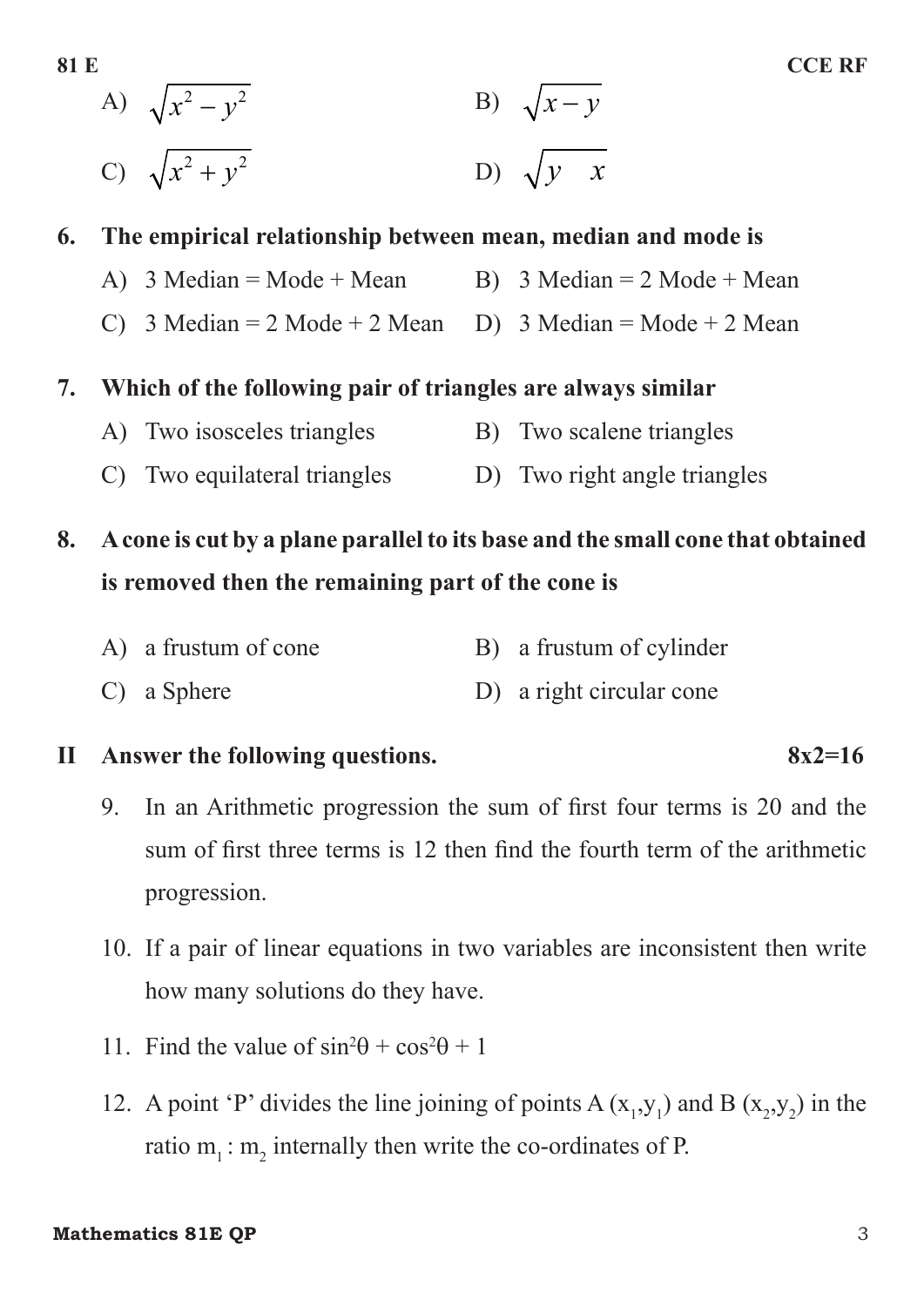13. State "Pythagoras's" theorem

14. In the figure find the length of an arc AB of a circle centre 'O' if  $|AOB = 90^{\circ}$ 



- 15. Write the formula to find the volume of a cone.
- 16. Find the surface area of a sphere of radius 7cm

## **III** Answer the following questions. 8x2=16

17. Solve the pair of linear equations by elimination method.

 $2x + y = 3$  $4x - y = 9$ 

#### OR

Show that the lines represented by linear pair of equations  $2x + 3y = 1$  and  $5x + 6y = 2$  are intersecting lines by comparing their co-efficients.

- 18. Find the 15th term of the arithmetic progression 6, 10, 14 .................. using the formula.
- 19. Find the sum of first 15 terms of 3 + 6 + 9 .................. using the formula

#### OR

Verify whether 130 is a term of the arithmetic progression 3, 7, 11 .........

20. Solve  $3x^2 - 2x - 3 = 0$  by using quadratic formula.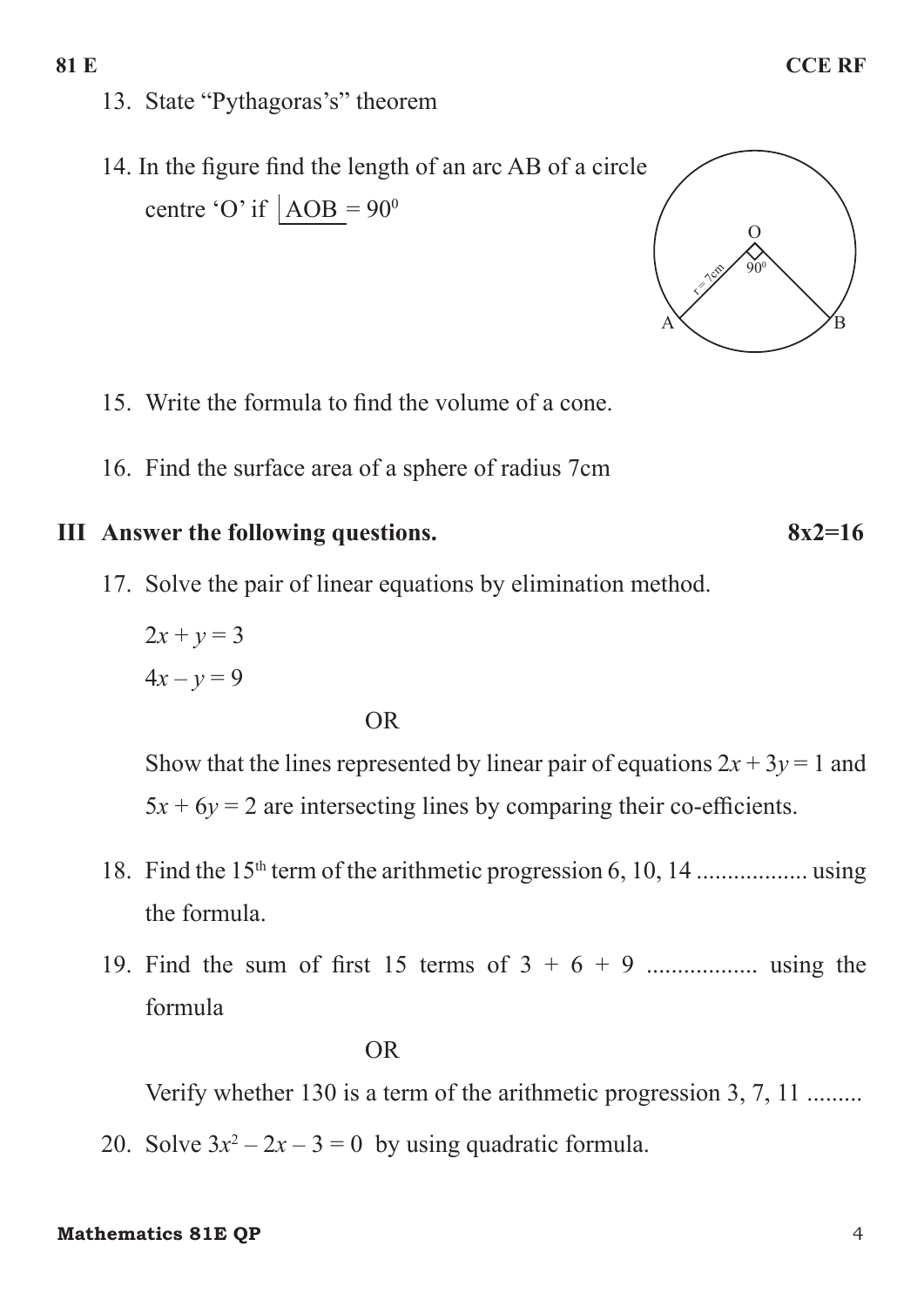- 21. Find the value of the discriminant and hence write the nature of roots of the equation  $x^2 + 3x + 2 = 0$
- 22. Find the distance between the points  $(3, 1)$  and  $(6, 2)$  using distance formula.
- 23. Divide the line segment  $AB = 10$ cm in the ratio 2 : 3 geometrically.



## **IV** Answer the following questions. 9x3=27

- 25. Prove that "the tangents drawn to a circle from an external point are equal."
- 26. Find the mean of the following data by "direct method".

| Class Interval | Frequency      |  |  |
|----------------|----------------|--|--|
| $10 - 30$      | $\overline{2}$ |  |  |
| $30 - 50$      | 6              |  |  |
| $50 - 70$      | 10             |  |  |
| $70 - 90$      | $\overline{2}$ |  |  |
|                |                |  |  |

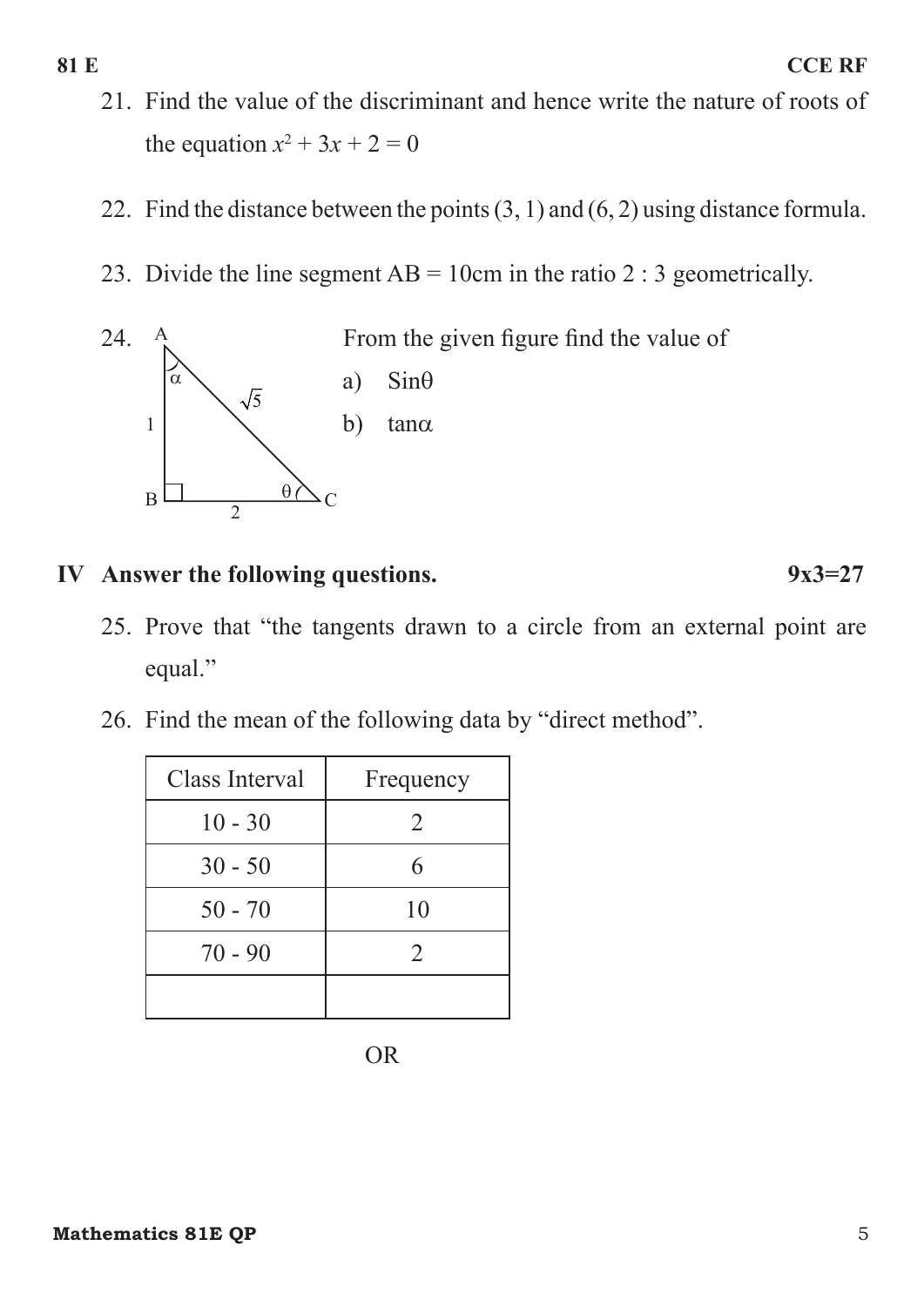Find the mode of scores in the following data.

| Class Interval | Frequency      |  |
|----------------|----------------|--|
| $1 - 3$        |                |  |
| $3 - 5$        |                |  |
| $5 - 7$        | $\overline{2}$ |  |
| $7 - 9$        | 2              |  |
| $9 - 11$       |                |  |
|                |                |  |

27. Evaluate

 $4\text{Sin}30^0 + \text{tan}48^0$ .  $\tan 42^0 - 3\tan 45^0$ 

OR

 $6\cos 60^\circ - \sin 30^\circ + \sin^2 45^\circ + \cos^2 45^\circ$ 

28. Yield of co-conuts grown in a village by '15' farmers is as follows. Draw "less than type" ogive.

| No. of Co-conuts | Cummulative frequency       |  |  |
|------------------|-----------------------------|--|--|
| less than 50     | $\mathcal{D}_{\mathcal{L}}$ |  |  |
| less than 75     |                             |  |  |
| less than 100    | 9                           |  |  |
| less than 125    | 10                          |  |  |
| less than 150    | 11                          |  |  |
| less than 175    | 13                          |  |  |
| less than 200    | 15                          |  |  |
|                  |                             |  |  |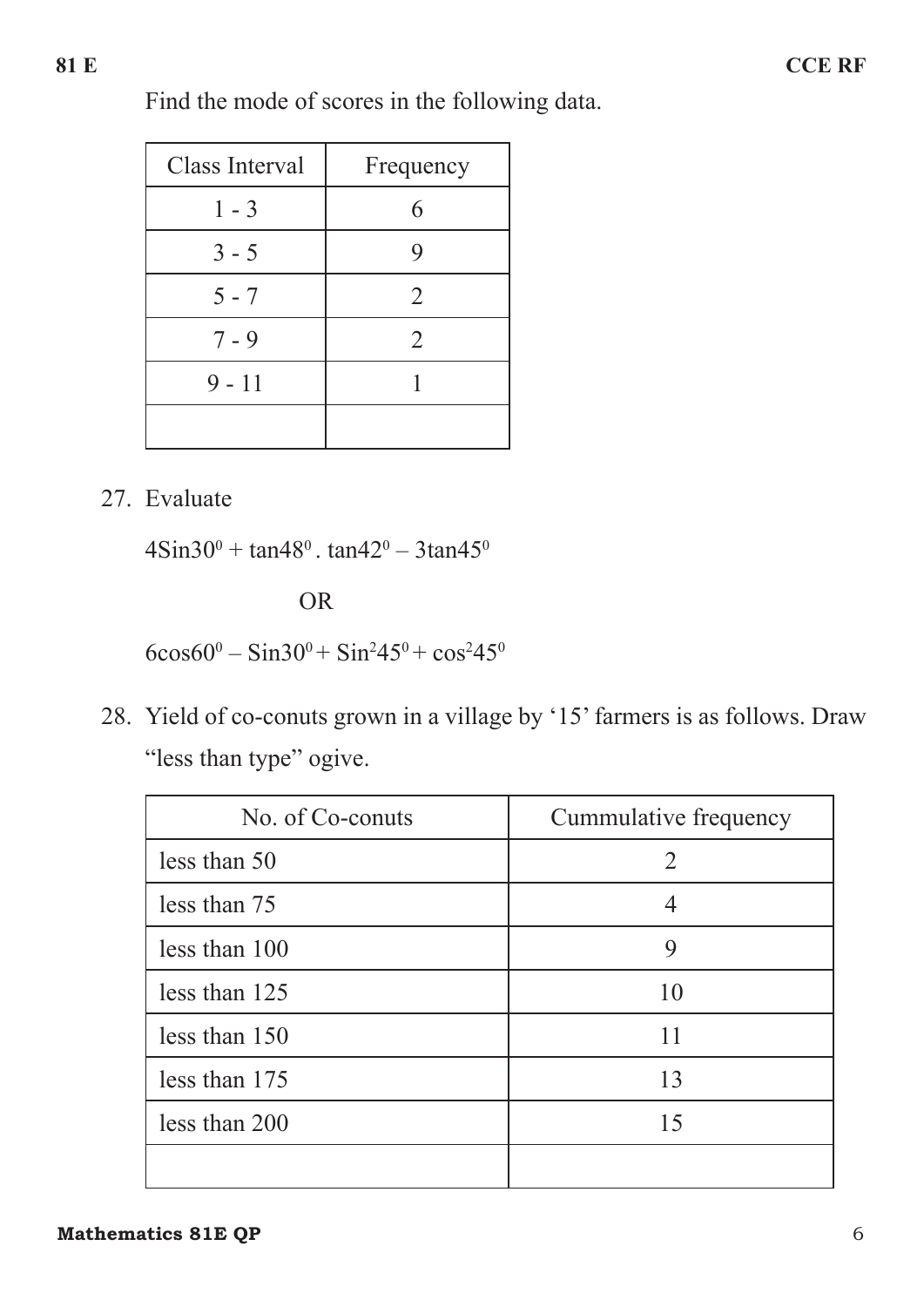29. The slant height of a frustum of a cone is 4cm and the perimeters of its circular ends are 18cm and 16cm, then find the curved surface area of the frustum of the cone.

#### OR

A Toy is in the form of a hemisphere surmounted on a cylinder of height 10cm as shown in the figure. If the radius of the cylinder is 3.5cm find the volume of the toy.



- 30. The sum of  $\bar{\tau}$  700 is to be used to give seven cash prizes to students of a school for their overall academic performance. If each prize is  $\bar{\tau}$  20 less than its preceding prize, Find the value of each of the prizes.
- 31. Find the area of a triangle ABC whose vertices are A(2, 2) B(3,4) and  $C$  (-1,3).

#### OR

Find the coordinates of the points of "trisection" of the line joining the points  $(6, -2)$  and  $(10, 8)$ .

32. Construct a pair of tangents to a circle of radius 4cm from a point 9cm away from its centre.



33. In the figure ABCD is a square of side 14cm with Centre A,B,C and D four circles are drawn such that each circle touch externally two of the remaining three circles as shown in the figure. Find the area of the shaded region.

**Mathematics 81E QP** 7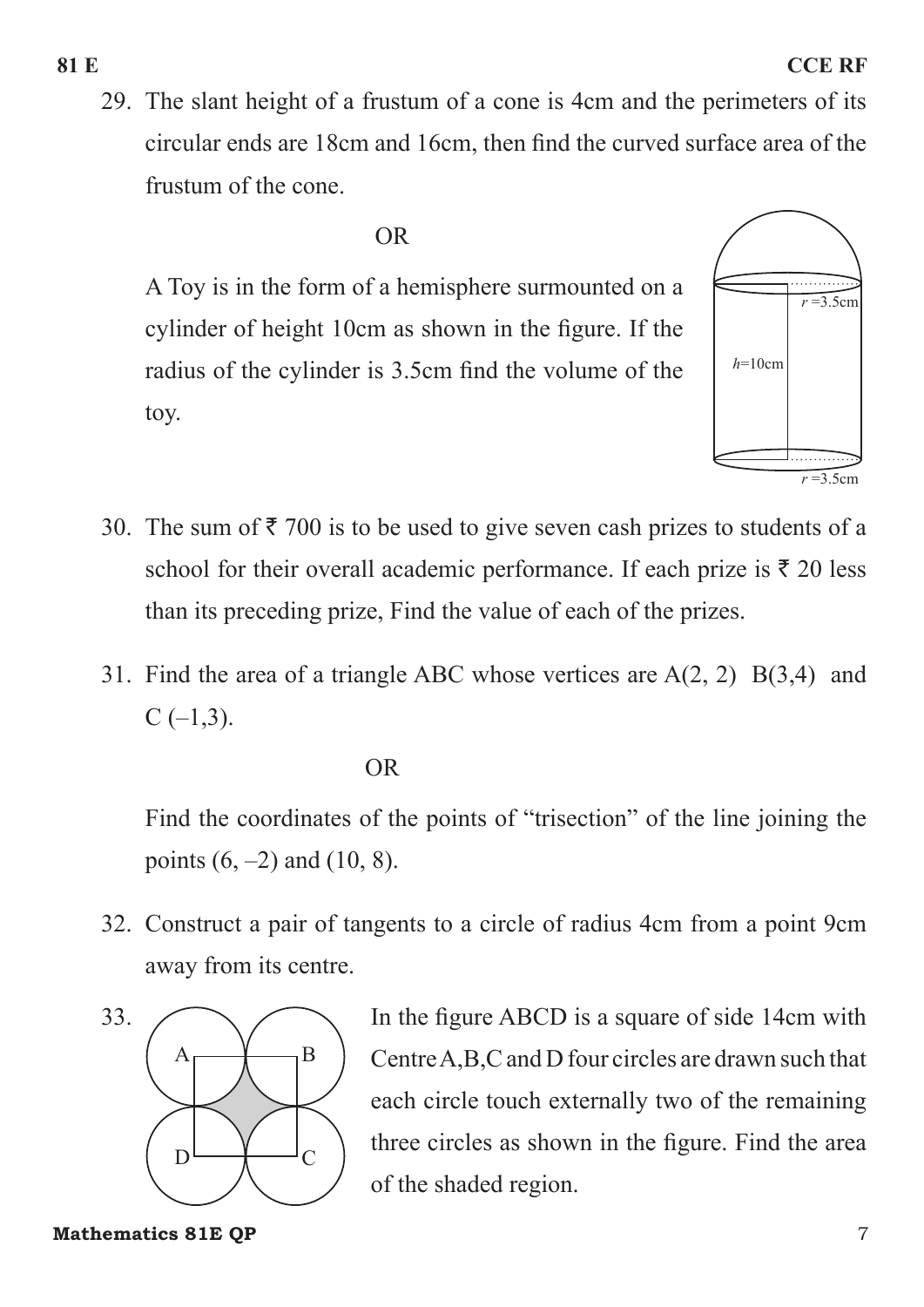## **V Answer the following questions 4x4=16**

- 34. Construct a triangle of sides 6cm, 4cm and 7cm then construct an another triangle whose corresponding sides are 3/4 of the sides of the first triangle.
- 35. Solve graphically

 $x + y = 5$  $x - y = 1$ 



The angle of depression from the top of a vertical tower to a point on the ground is found to be  $60^{\circ}$  and from a point 50m above the foot of the tower the angle of depression to the same point is found to be  $30^{\circ}$  as shown in the figure find the height of the tower.

37. A train travels 360 km at a uniform speed. If the speed had been 5 km/h more it would have taken 1 hour less for the same journey. Find the speed of the train.

#### OR

By selling an article for  $\bar{\tau}$  18.75 a person losses as much percent as it cost him in Rupees. Find the cost price of the article.